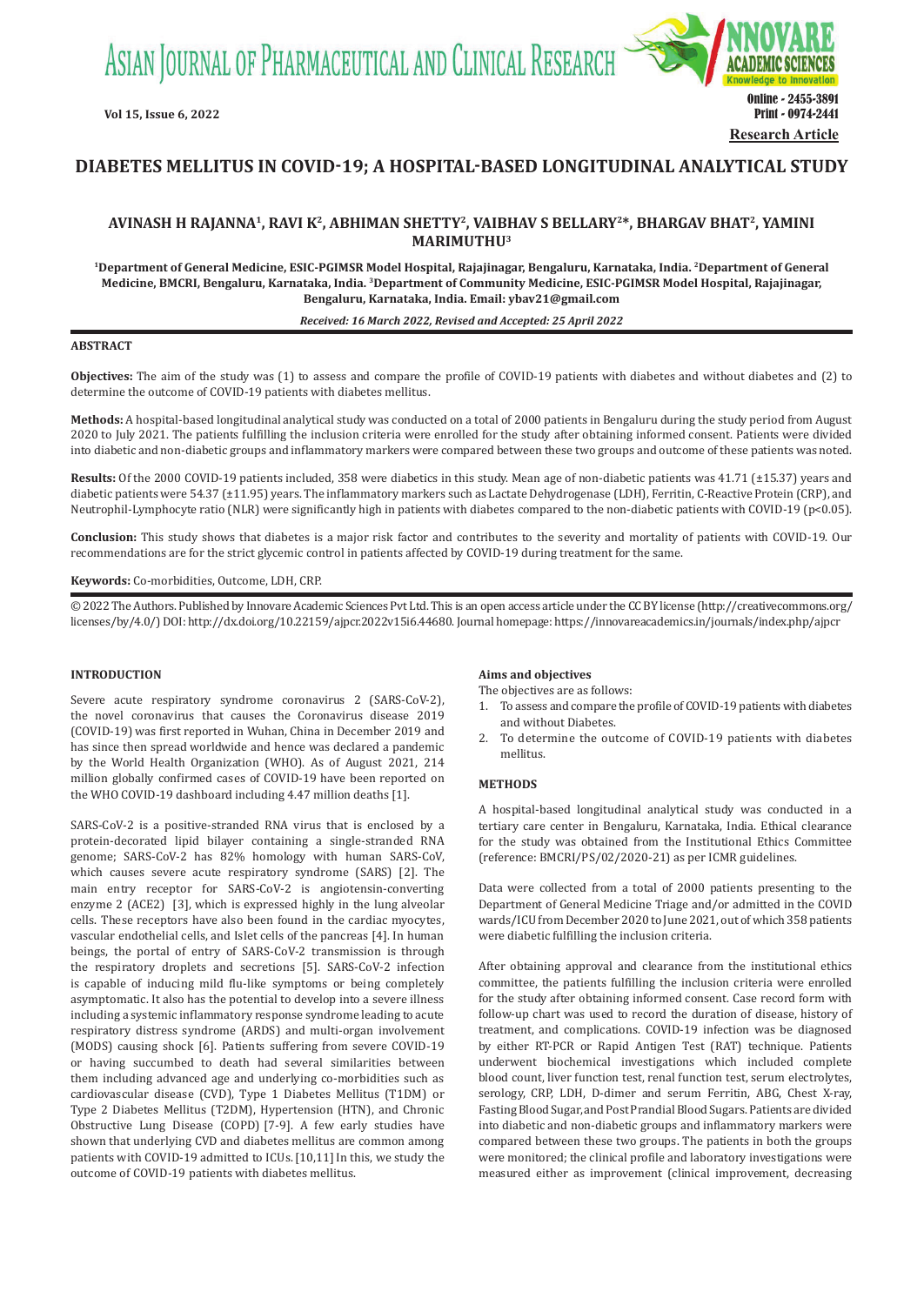trend of inflammatory markers and discharge) or deterioration (clinically worsening, increasing trend of inflammatory markers and death) of the patient.

# **Inclusion criteria**

- The following criteria were included in the study:
- 1. Patients willing to give informed written consent.<br>2. Adult patients (18 years and above) with either
- 2. Adult patients (18 years and above) with either RT-PCR or Rapid Antigen Test positive for COVID-19.

#### **Method of statistical analysis**

The data were collected and entered in the MS excel spreadsheet and analyzed using STATA statistical software version 14 (StataCorp LCC, Lakeway Drive College Station, Texas, USA). The categorical variables were summarized using frequencies and proportions. The continuous variables were summarized using mean with standard deviation or median with interquartile range based on the data distribution. Age was categorized based on 10 year intervals. Chi-square test and Fischer's exact test were used to test the statistical significance of categorical data. T-test and Mann–Whitney U test were used to test the statistical significance of continuous variables. p<0.05 was considered to be significant.

### **RESULTS**

A total of 2000 patients were included in the present study, of which 358 patients were found to be diabetic.

As shown in Table 1, of the 2000 patients 358 were diabetic. The mean age of non-diabetic patients was 41.71 (±15.37) years and diabetic patients were 54.37 (±11.95) years. Among the diabetic patients who died, the mean age was 58.9±13.4 years and among those who were discharged, the mean age was 53.5±11.4 years. This difference was statistically significant with a p=0.008 (Table 2).

Median lymphocytes in non-diabetic patients were IQR 27% (19–34) when compared to diabetic patients which was 21% (13–29). Median

## **Table 1: Demographic data comparing the diabetic with the non‑diabetic population**

| Level          | <b>Diabetes</b><br>absent $(\% )$ | <b>Diabetes</b><br>present $(\% )$ | p-value |
|----------------|-----------------------------------|------------------------------------|---------|
| <b>Number</b>  | 1642                              | 358                                |         |
| Age (in years) |                                   |                                    |         |
| $0 - 30$       | 482 (29.6)                        | 9(2.5)                             | < 0.001 |
| $31 - 40$      | 403 (24.8)                        | 38 (10.7)                          |         |
| $41 - 50$      | 285 (17.5)                        | 93 (26.3)                          |         |
| $51 - 60$      | 241 (14.8)                        | 113 (31.9)                         |         |
| $61 - 70$      | 149 (9.2)                         | 71 (20.1)                          |         |
| $71 - 100$     | 66 (4.1)                          | 30(8.5)                            |         |
| Sex            |                                   |                                    |         |
| Male           | 1002 (61.0)                       | 230 (64.2)                         | 0.26    |
| Female         | 640 (39.0)                        | 128 (35.8)                         |         |

| Table 2: Demographic data in diabetic group |  |  |  |
|---------------------------------------------|--|--|--|
|---------------------------------------------|--|--|--|

| Diabetic patients | Discharged (%) | Death $(\% )$ |
|-------------------|----------------|---------------|
| <b>Number</b>     | 306            | 52            |
| Age (in years)    |                |               |
| $0 - 30$          | 8(2.6)         | 1(1.9)        |
| $31 - 40$         | 34(11.1)       | 4(7.7)        |
| $41 - 50$         | 85 (27.8)      | 10(19.2)      |
| $51 - 60$         | 100 (32.7)     | 15 (28.8)     |
| $61 - 70$         | 57 (18.6)      | 14 (26.9)     |
| $71 - 100$        | 22(7.2)        | 8(15.4)       |
| Sex               |                |               |
| Female            | 112 (36.6)     | 16 (30.8)     |
| Male              | 194 (63.4)     | 36 (69.2)     |

NLR in non-diabetic patients was 2 (1.5–3) when compared to diabetic patients which were 2.6 (1.8–4.1). Median LDH in non-diabetic patients was 238.5 U/L (195–323) when compared to diabetic patients which was 308U/L (225–435). Median CRP in non-diabetic patients was 3.45 mcg/ml (0.85–18.2) when compared to diabetic patients which was 21.4 mcg/ml (5.1–75.5). Median Ferritin in non-diabetic patients was 144.6 ng/mL (51.5–325.1) when compared to diabetic patients which was 285.8 ng/mL (119.4–610.8). All of these differences in the above mentioned parameters were statistically significant with p<0.001 as shown in Table 3.

In our study, median value of TLC in the diabetic population was 7600 cells/cu mm (6200–10000). Among those who were discharged, TLC was 7450 cells/cu mm of blood (6150–9500) and among those who died TLC was 9500 cells/cu mm of blood (7000–12000). Neutrophillymphocyte ratio was 2.6 among those discharged to 6.5 to those who died. Lactate dehydrogenase was 297 U/L among the discharged patients and 528.5 U/L among the patients who succumbed to death.

Median value of D-Dimer between the two groups was 0.6 mg/L, among discharged 0.6 mg/L and among those who died was 1.2 mg/L. Median value of ferritin was 285.8 ng/mL and that among the discharged patients was 258.65 ng/mL and among those who died was 493.6 ng/ mL. C-Reactive protein - Median was 21.4 mcg/ml, among the discharged was 17.9 mcg/ml and among those who died 88 mcg/ml.

The differences seen in the above-mentioned inflammatory markers comparing the diabetic patients who were discharged to those who succumbed to death were statistically significant with a p<0.05 as shown in Table 4.

## **DISCUSSION**

After infection, the SARS-CoV-2 enters the target cells via the ACE2 receptors. Therefore, the expression of ACE2 receptors in any organ may provide a pathway for SARS-CoV-2 infection resulting in tissue injury. The expression of ACE2 receptors in the islet cells of the pancreas has been reported [12]. The role of these ACE2 receptors has been widely studied for the onset of diabetes, as ACE2 receptor deficiency has been associated with impairment of first-phase insulin secretion [13-15]. In our study, the inflammatory markers such as Lymphocytes, NLR, LDH, CRP, and Ferritin were significantly high in COVID-19 patients with diabetes when compared to the non-diabetic COVID-19 population. This difference was statistically significant. In a study conducted in September 2020, it was found that COVID-19 patients who also had diabetes had significantly higher levels of inflammatory markers when compared to the non-diabetic COVID-19 cases [16].

Furthermore, in the 358 diabetic patients in the study, 52 succumbed to death and the inflammatory markers such as TLC, NLR, CRP, LDH, D-dimer, and Ferritin were significantly elevated among those who died when compared to the diabetics who were discharged and this was statistically significant. In the study conducted by Alireza Abdi *et al*., the conclusion was that diabetes was a risk factor for COVID-19 and also contributed to the severity and mortality of the COVID-19 patients [17]. Matteo Apicella *et al*. studied diabetes in COVID -19 and also arrived at the conclusion that diabetic patients with COVID-19 had a worse outcome and higher mortality than the COVID-19 patients without diabetes [18]. The International Diabetes Federation (IDF) reported that the symptoms in diabetic patients were not different from the other COVID-19 patients [19]. However, the symptoms were more developed among the diabetic patients [20,21].

Thus, based on our findings, we can safely conclude that the COVID-19 patients with diabetes need strict glycemic control for a better outcome and prognosis. Emphasis has to be laid on the higher risk of contracting the COVID-19 virus by the diabetic population and strict COVID appropriate behavior has to be enforced to not contract the virus as precaution is always better than the usage of evidencebased treatment. Hence, a physician has to account for not only the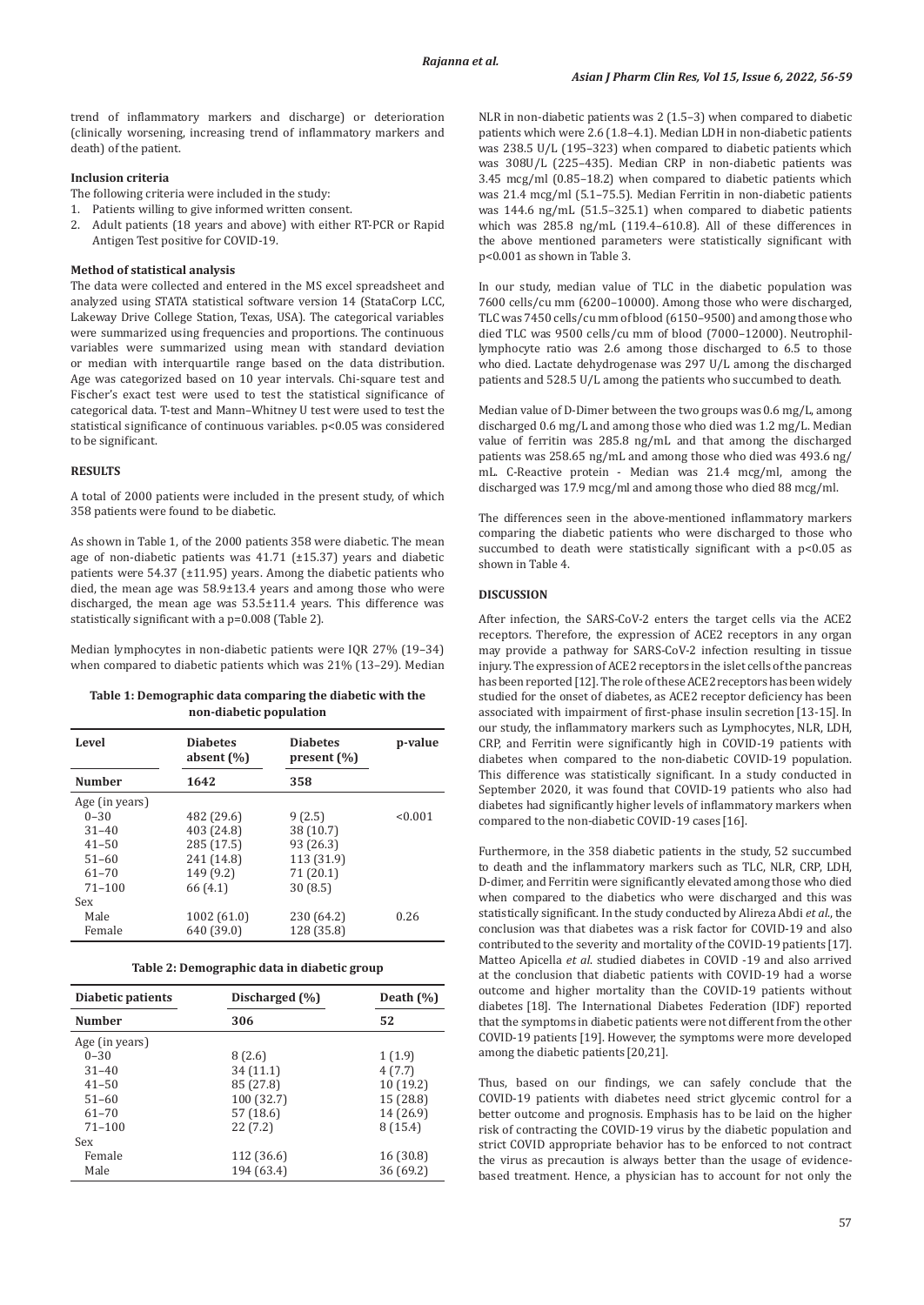| Table 3: Comparing inflammatory markers in diabetic and non-diabetic groups |  |  |  |
|-----------------------------------------------------------------------------|--|--|--|
|                                                                             |  |  |  |

| Lab parameters                 | Diabetes absent     | Diabetes present     | p-value |
|--------------------------------|---------------------|----------------------|---------|
| Number                         | 1642                | 358                  |         |
| Hb $(g/dl)$ mean $(SD)$        | 13.1279 (4.53644)   | 12.3467 (2.04848)    | 0.012   |
| TLC (cells/cu mm) median (IQR) | 7400 (5800, 9400)   | 7600 (6200, 10000)   | 0.21    |
| $N$ (%) mean (SD)              | 64.6153 (31.7084)   | 68.8467 (13.722)     | 0.050   |
| $L(\%)$ median (IQR)           | 27 (19, 34)         | 21(13, 29)           | < 0.001 |
| NLR, median (IQR)              | 2(1.5, 3)           | 2.6(1.8, 4.1)        | < 0.001 |
| LDH $(U/L)$ median $(IOR)$     | 238.5 (195, 323)    | 308 (225, 435)       | < 0.001 |
| $D$ -DIMER (mg/L) median (IQR) | $0.5$ (.2, 0.9)     | $0.6$ (.2, 1)        | 0.060   |
| $CRP$ (mcg/ml) median (IQR)    | $3.45$ (.85, 18.2)  | 21.4 (5.1, 75.5)     | < 0.001 |
| FERRITIN (ng/mL) median (IQR)  | 144.6 (51.5, 325.1) | 285.8 (119.4, 610.8) | < 0.001 |

\*Hb: Hemoglobin, TLC: Total leucocyte count, N: Neutrophil, L: Lymphocyte, NLR: Neutrophil lymphocyte ratio, LDH: Lactate dehydrogenase, CRP: C reactive protein, IQR: Inter quartile range

#### **Table 4: Comparing inflammatory parameters in diabetic group**

| Laboratory parameter                | Total $(n=358)$     | Survived $(n=306)$   | Succumbed to death (n=52) | p-value |
|-------------------------------------|---------------------|----------------------|---------------------------|---------|
| Hemoglobin $(g/dl)$                 | $12.3 \pm 2.0$      | $12.5 \pm 1.9$       | $10.8 \pm 2.2$            | 0.0002  |
| Total leucocyte count (cells/cu mm) | 7600 (6200-10000)   | 7450 (6150-9500)     | 9500 (7000-12000)         | 0.0170  |
| Neutrophil (%)                      | 68.8±13.7           | $66.9 \pm 13.0$      | $80.0 \pm 12.1$           | < 0.001 |
| Lymphocytes $(\%)$                  | $21(13-21)$         | $23(16-30)$          | $10(8-16)$                | < 0.001 |
| Neutrophils lymphocytes ratio       | $2.6(1.8-4.1)$      | $2.6(1.6-3.3)$       | $6.5(4.7-14.8)$           | < 0.001 |
| Lactate Dehydrogenase (U/L)         | 308 (225-435)       | 297 (218-386)        | 528.5 (387-748)           | < 0.001 |
| D-dimer $(mg/L)$                    | $0.6(0.2-1)$        | $0.6(0.2-0.9)$       | $1.2(0.5-2.5)$            | 0.0003  |
| C-Reactive protein (mcg/ml)         | $21.4(5.1 - 75.5)$  | 17.9 (4.4-56.75)     | 88 (48.7–168.2)           | < 0.001 |
| Ferritin $(ng/mL)$                  | 285.8 (119.4-119.4) | 258.65 (115.7-592.8) | 493.6 (199-1104)          | < 0.001 |

health status of the COVID-19 patient with diabetes but also to balance the glucose-lowering treatments carefully with specific treatments for the viral infection. Once again, the management of DM in patients with COVID-19 poses a tremendous clinical challenge and it definitely merits a team approach to reduce the risk of morbidity and mortality as much as possible.

# **Limitations**

The study is a single center study.

#### **CONCLUSION**

Our study determined that the parameters such as hemoglobin, lymphocyte count, NLR, LDH, CRP, and ferritin were significantly different among the COVID-19 patients with and without diabetes. Fourteen percent of COVID-19 patients with diabetes succumbed to death and they showed significantly higher levels of NLR, LDH, CRP, d-dimer, and ferritin. This study shows that diabetes is a major risk factor and contributes to the severity and mortality of patients with COVID-19. Our recommendations are for the strict glycemic control in patients affected by COVID-19 during treatment for the same. The feasibility of using these parameters to predict the prognosis of COVID-19 patients with diabetes needs to be explored.

### **CONTRIBUTORS' LIST**

Avinash H Rajanna = Conceptualization, Data curation, Formal analysis, Investigation, Methodology, Project administration, Supervision, Validation.

Ravi K = Conceptualization, Data curation, Formal analysis, Investigation, Methodology, Project administration, Resources, Supervision, Validation.

Abhiman Shetty = Formal analysis, Project administration, Supervision, Visualization.

Vaibhav S Bellary = Conceptualization, Data curation, Investigation, Project administration, Software, Visualization, Writing – Original, Writing – review & editing.

Bhargav Bhat = Formal analysis, Project administration, Supervision, Validation, Visualization.

Yamini Marimuthu = Conceptualization, Statistical analysis, Formal analysis, Validation.

## **REFERENCES**

- 1. World Health Organization. Coronavirus disease (COVID-19). Geneva: World Health Organization; 2021.
- 2. Chen N, Zhou M, Dong X, Qu J, Gong F, Han Y, *et al.* Epidemiological and clinical characteristics of 99 cases of 2019 novel coronavirus pneumonia in Wuhan, China: Adescriptive study. Lancet 2020;395:507- 13. doi: 10.1016/S0140-6736(20)30211-7, PMID 32007143
- 3. Walls AC, Park YJ, Tortorici MA, Wall A, Veesler D, McGuire AT, *et al.* Structure, function and antigenicity of the SARS-CoV-2 spike glycoprotein. Cel. 2020;181:281-92.
- 4. Zhang H, Penninger JM, Li Y, Zhong N, Slutsky AS. Angiotensinconverting enzyme 2 (ACE2) as a SARS-CoV-2 receptor: Molecular mechanisms and potential therapeutic target. Intensive Care Med 2020;46:586-90. doi: 10.1007/s00134-020-05985-9, PMID 32125455
- 5. Huang C, Wang Y, Li X, Ren L, Zhao J, Hu Y, *et al*. Clinical features of patients infected with 2019 novel coronavirus in Wuhan, China. Lancet 2020;395:497-506. doi: 10.1016/S0140-6736(20)30183-5, PMID 31986264
- 6. Wu Z, McGoogan JM. Characteristics of and important lessons from the coronavirus disease 2019 (COVID-19) outbreak in China: Summary of a report of 72 314 Cases from the Chinese center for disease control and prevention. JAMA 2020;323:1239-42. doi: 10.1001/jama.2020.2648, PMID 32091533
- 7. Holman N, Knighton P, Kar P, O'Keefe J, Curley M, Weaver A, *et al.* Risk factors for COVID-19-related mortality in people with Type 1 and Type 2 diabetes in England: A population-based cohort study. Lancet Diabetes Endocrinol 2020;8:823-33. doi: 10.1016/S2213- 8587(20)30271-0, PMID 32798471
- 8. Grasselli G, Zangrillo A, Zanella A, Antonelli M, Cabrini L, Castelli A, *et al.* Baseline characteristics and outcomes of 1591 patients infected with SARS-CoV-2 admitted to ICUs of the Lombardy region, Italy. JAMA 2020;323:1574-81. doi: 10.1001/jama.2020.5394, PMID 32250385
- 9. Goyal P, Choi JJ, Pinheiro LC, Schenck EJ, Chen R, Jabri A, *et al.* Clinical characteristics of Covid-19 in New York city. N Engl J Med 2020;382:2372-4. doi: 10.1056/NEJMc2010419, PMID 32302078